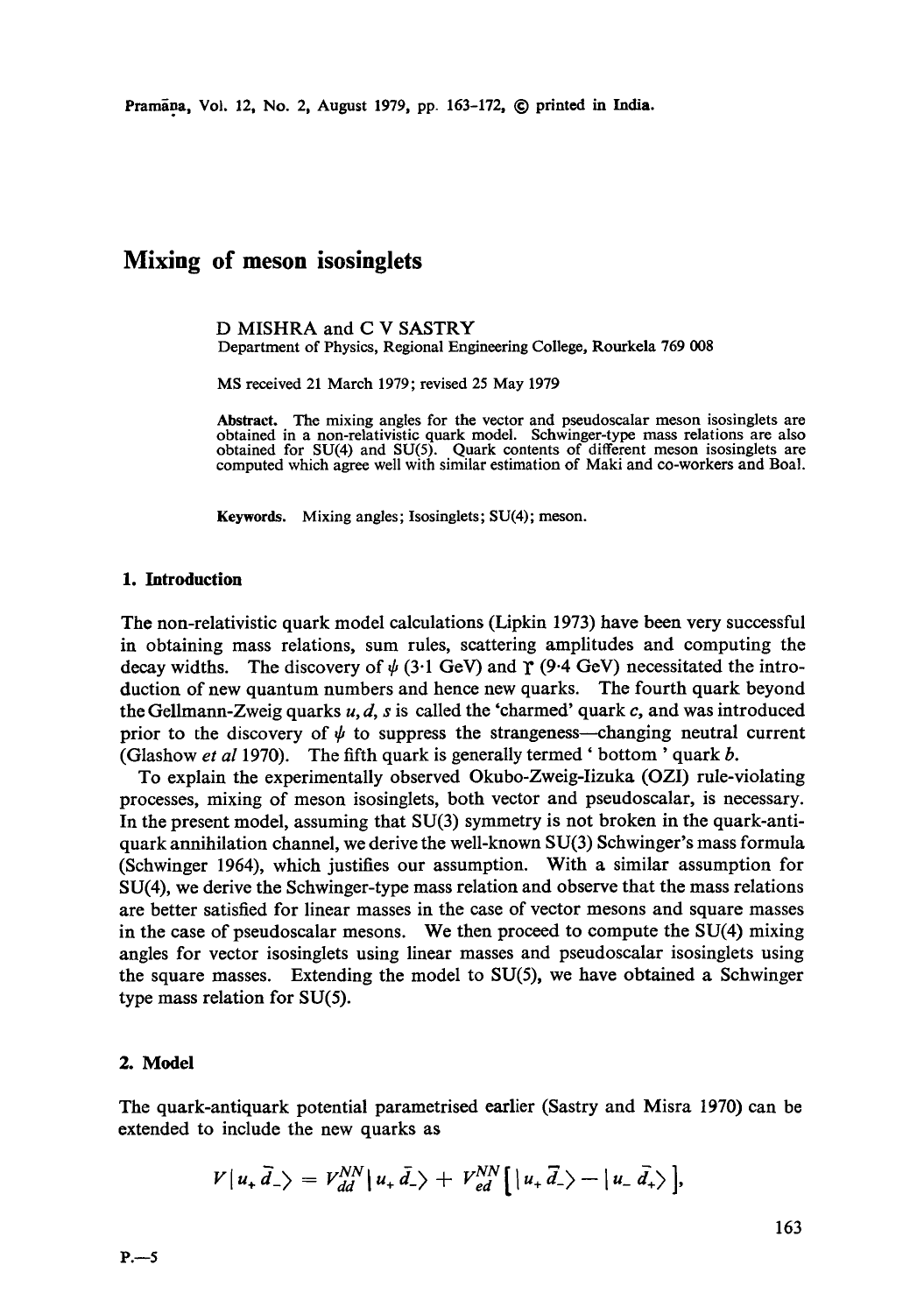164 *D Mishra and C V Sastry* 

$$
V|u_{+} \bar{s}_{-}\rangle = V_{dd}^{Ns}|u_{+} \bar{s}_{-}\rangle + V_{ed}^{Ns} [ |u_{+} \bar{s}_{-}\rangle - |u_{-} \bar{s}_{+}\rangle],
$$
  
\n
$$
V|u_{+} \bar{c}_{-}\rangle = V_{dd}^{Nc}|u_{+} \bar{c}_{-}\rangle + V_{ed}^{Nc} [ |u_{+} \bar{c}_{-}\rangle - |u_{-} \bar{c}_{+}\rangle ],
$$
  
\n
$$
V|u_{+} \bar{b}_{-}\rangle = V_{dd}^{Nb}|u_{+} \bar{b}_{-}\rangle + V_{ed}^{Nb} [ |u_{+} \bar{b}_{-}\rangle - |u_{-} \bar{b}_{+}\rangle ],
$$
  
\nand  
\n
$$
V|u_{+} \bar{u}_{-}\rangle = V_{dd}^{NN} |u_{+} \bar{u}_{-}\rangle + V_{ed}^{NN} [ |u_{+} \bar{u}_{-}\rangle - |u_{-} \bar{u}_{+}\rangle ]
$$
  
\n
$$
+ V_{de}^{NN} [ |u_{+} \bar{u}_{-}\rangle + |d_{+} \bar{d}_{-}\rangle ] + V_{de}^{Ns} |s_{+} \bar{s}_{-}\rangle
$$
  
\n
$$
+ V_{de}^{Nc} |c_{+} \bar{c}_{-}\rangle + V_{de}^{Nb} |b_{+} \bar{b}_{-}\rangle
$$
  
\n
$$
+ V_{ee}^{NN} [ |u_{+} \bar{u}_{-}\rangle + |d_{+} \bar{d}_{-}\rangle - |u_{-} \bar{u}_{+}\rangle - |d_{-} \bar{d}_{+}\rangle ]
$$
  
\n
$$
+ V_{ee}^{Ns} [ |s_{+} \bar{s}_{-}\rangle - |s_{-} \bar{s}_{+}\rangle ] + V_{ee}^{Nc} [ |c_{+} \bar{c}_{-}\rangle - |c_{-} \bar{c}_{+}\rangle ]
$$
  
\n
$$
+ V_{ee}^{Nb} [ |b_{+} \bar{b}_{-}\rangle - |b_{-} \bar{b}_{+}\rangle ].
$$
  
\n(2)

The plus and minus subscripts to the quark symbols indicate 'spin-up' and 'spindown'. The superscripts in the V's correspond to the quark symbols (N for  $u$  or  $d$ quarks, s for strange quark, etc). The subscripts d and e in the V's do not have any special significance. But it may be observed that  $V_{ed}$ ,  $V_{de}$  and  $V_{ee}$  correspond to the projection of the initial  $|q_+ \bar{q}_-\rangle$  state to the spin singlet, isospin singlet and spin-isospin singlets respectively. Further  $V_{de}$  and  $V_{ee}$  correspond to the annihilation processes (such as  $u\bar{u} \rightarrow s\bar{s}$ , etc.) and hence contribute to the OZI rule (Okubo 1963; Zweig 1964; Iizuka 1966) violating processes.

Now we can write down the masses of the unmixed states of both vector and pseudoscalar mesons as

$$
\rho = V_{dd}^{NN}, \qquad \pi = V_{dd}^{NN} + 2V_{ed}^{NN},
$$
\n
$$
K^* = V_{dd}^{Ns}, \qquad K = V_{dd}^{Ns} + 2V_{ed}^{Ns},
$$
\n
$$
D^* = V_{dd}^{Nc}, \qquad D = V_{dd}^{Nc} + 2V_{ed}^{Nc},
$$
\n
$$
F^* = V_{dd}^{sc}, \qquad F = V_{dd}^{sc} + 2V_{ed}^{sc},
$$
\n
$$
L^* = V_{dd}^{Nb}, \qquad L = V_{dd}^{Nb} + 2V_{ed}^{Nb},
$$
\n
$$
M^* = V_{dd}^{sb}, \qquad M = V_{dd}^{sb} + 2V_{ed}^{sb},
$$
\n
$$
N^* = V_{dd}^{cb}, \qquad N = V_{dd}^{cb} + 2V_{ed}^{cb}.
$$
\n(3)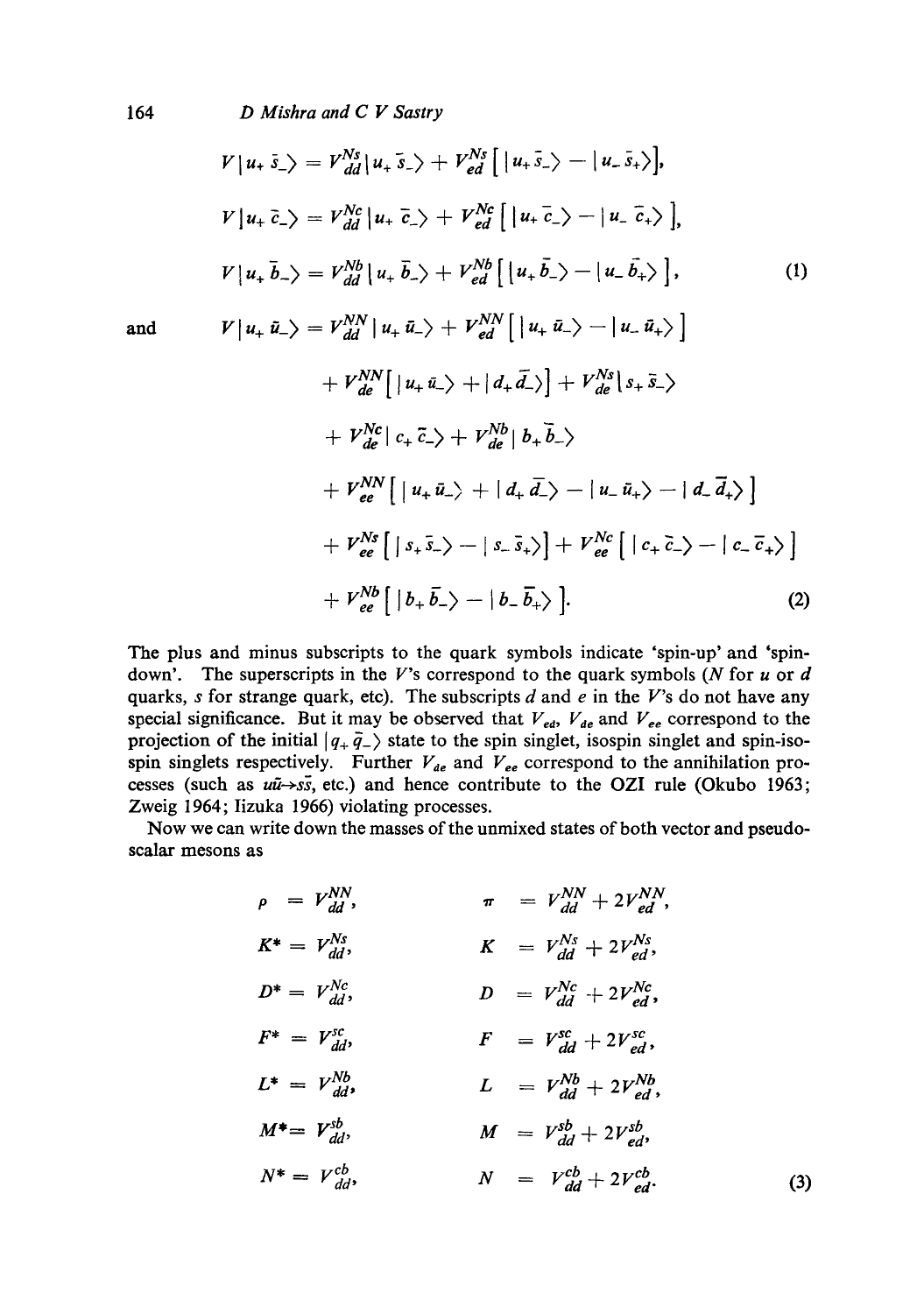#### *Mixing of meson isosinglets* I65

The particle symbols here stand for linear masses for vector mesons and squared masses for pseudoscalar mesons. Maki *et al* (1976) and Boal (1978) in their estimations for quark contents of meson isosinglets have also used linear mass for vector mesons and squared mass for pseudoscalar mesons.  $L$ ,  $M$ ,  $N$  are bottom mesons with the quark structures  $u\bar{b}$  or  $d\bar{b}$ ,  $s\bar{b}$  and  $c\bar{b}$  respectively. The quark masses in equation (3) are not mentioned explicitly as they can be conveniently absorbed in the  $V_{dd}$ 's.

The usual additivity assumption for the quark-antiquark amplitudes can be written in the form

$$
2\left(V_{ij}^{a\beta}+V_{ij}^{\gamma\delta}\right)=(V_{ij}^{a\gamma}+V_{ij}^{\beta\delta}+V_{ij}^{a\delta}+V_{ij}^{\beta\gamma}),\qquad(4)
$$

where i, j stand for d or e and  $\alpha$ ,  $\beta$ ,  $\gamma$ ,  $\delta$  stand for N, s, c or b. The following mass relations immediately follow for the 24-plet of vector mesons

$$
F^* + \rho = D^* + K^*,
$$
  
\n
$$
M^* + \rho = L^* + K^*,
$$
  
\n
$$
N^* + \rho = L^* + D^*.
$$
\n(5)

The above relations could as well be obtained by simply counting the quarks with the same quantum numbers on both sides. Similar relations also hold good for pseudoscalar mesons. The first relation of equation (5) can be used to predict the mass of  $F^*$ . With  $D^* = 2.01$  GeV  $F^*$  comes out to be 2.132 GeV whereas the experimental value is 2-14 GeV (Ono 1978). The corresponding relation for the pseudoscalar mesons predicts the mass of  $F$  to be 1.986 GeV with the experimental value at 2.03 GeV (Ono 1978).

### 2.1.  $SU(3)$

Coming to the isosinglets and considering only SU(3) for the present we have for the vector mesons

$$
V\left(\begin{array}{c}|\omega_{8}\rangle\\ |\omega_{0}\rangle\end{array}\right)=\left(\frac{\frac{4}{3}K^{*}-\frac{1}{3}\rho,\frac{4}{3\sqrt{2}}(\rho-K^{*})+\sqrt{2}(V_{de}^{NN}-V_{de}^{Ns})}{\frac{4}{3\sqrt{2}}(\rho-K^{*})+\sqrt{2}(V_{de}^{NN}-V_{de}^{Ns}),\frac{2}{3}K^{*}+\frac{1}{3}\rho+2V_{de}^{Ns}+V_{de}^{NN}\end{array}\right)\n\left(\begin{array}{c}|\omega_{8}\rangle\\ |\omega_{0}\rangle\end{array}\right),\n(6)
$$

where  $\vert \omega_8 \rangle$  and  $\vert \omega_0 \rangle$  are the <sup>3</sup>S<sub>1</sub> quark-antiquark states corresponding to the  $\lambda_8$  and  $\lambda_0$  of the octet and singlet representation of SU(3). If we now make the assumption that  $V_{de}^{NN} = V_{de}^{Ns}$ , which amounts to assuming that SU(3) is not broken in the annihilation channels, we obtain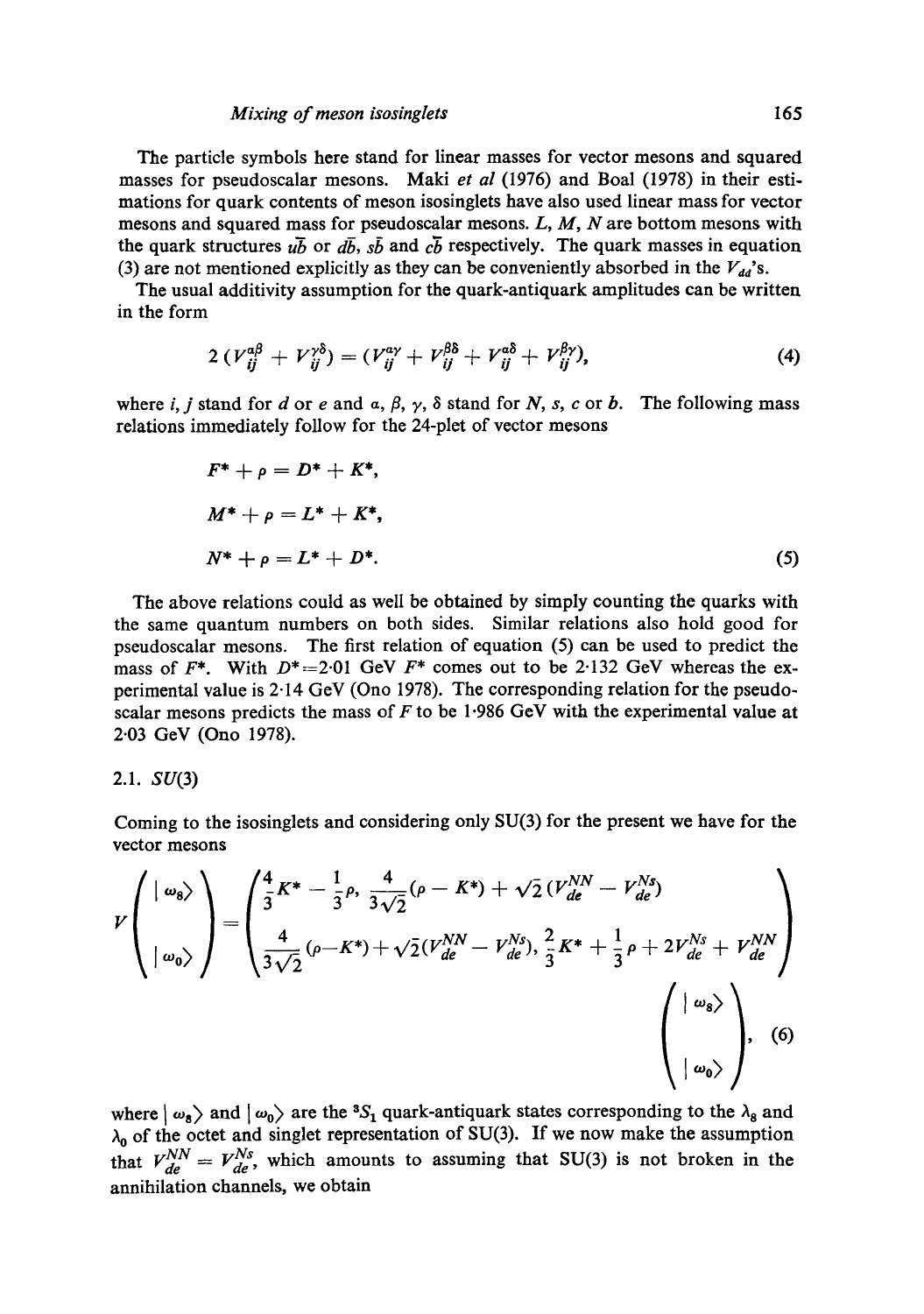166 *D Mishra and C V Sastry* 

$$
\omega + \phi = 2K^* + 3V_{de}^{NN}, \qquad (7)
$$

$$
\omega \phi = \left(\frac{4}{3} K^* - \frac{1}{3} \rho\right) \left(\frac{2}{3} K^* + \frac{1}{3} \rho + 3 V_{de}^{NN}\right) - \frac{8}{9} \left(\rho - K^*\right)^2, \tag{8}
$$

where  $\omega$  and  $\phi$  stand for masses of the physical states. With the help of (7), equation (8) can be rewritten as

$$
(\omega - \omega_8) (\phi - \omega_8) = -\frac{8}{9} (\rho - K^*)^2, \qquad (9)
$$

which is Schwinger's mass formula (Schwinger 1964). In equation (9)

$$
\omega_8 = \frac{4}{8} K^* - \frac{1}{3} \rho. \tag{10}
$$

The corresponding equation for pseudoscalars is

$$
(\eta - \eta_8) (\eta' - \eta_8) = -\frac{8}{9} (\pi - K)^2. \tag{11}
$$

The above Schwinger's mass formula i.e. equation  $(9)$  for vector mesons is better satisfied in linear masses and similarly equation (11) for pseudoscalars is better satisfied in square masses. Hence in our calculations we have used linear masses for vector mesons and squared masses for pseudoscalar mesons.

It may be noted that the mass relations which follow from Okubo's ansatz (Okubo 1963)

i.e. 
$$
\omega = \rho
$$
,  
\n $\omega + \phi = 2K^*$ , (12)

could be obtained only if  $V_{d\rho}^{NN} = V_{d\rho}^{NS} = 0$ . This means that the OZI rule is exact. If we write the  $|\phi\rangle$  and  $|\omega\rangle$  states as

$$
|\phi\rangle = \cos \theta \, |\omega_8\rangle - \sin \theta \, |\omega_0\rangle,
$$
  

$$
|\omega\rangle = \sin \theta \, |\omega_8\rangle + \cos \theta \, |\omega_0\rangle,
$$
 (13)

then tan  $\theta$  satisfies the quadratic equation

$$
(\omega - \omega_8) \tan^2 \theta - \frac{8}{3\sqrt{2}} (\rho - K^*) \tan \theta + (\omega - \omega_0) = 0. \tag{14}
$$

Equation (14) is a perfect square because of the Schwinger's mass formula (equation (9)) and tan  $\theta$  becomes without any ambiguity of sign

$$
\tan \theta = \frac{4 \left( \rho - K^* \right)}{3 \sqrt{2} \left( \omega - \omega_8 \right)}.
$$
\n(15)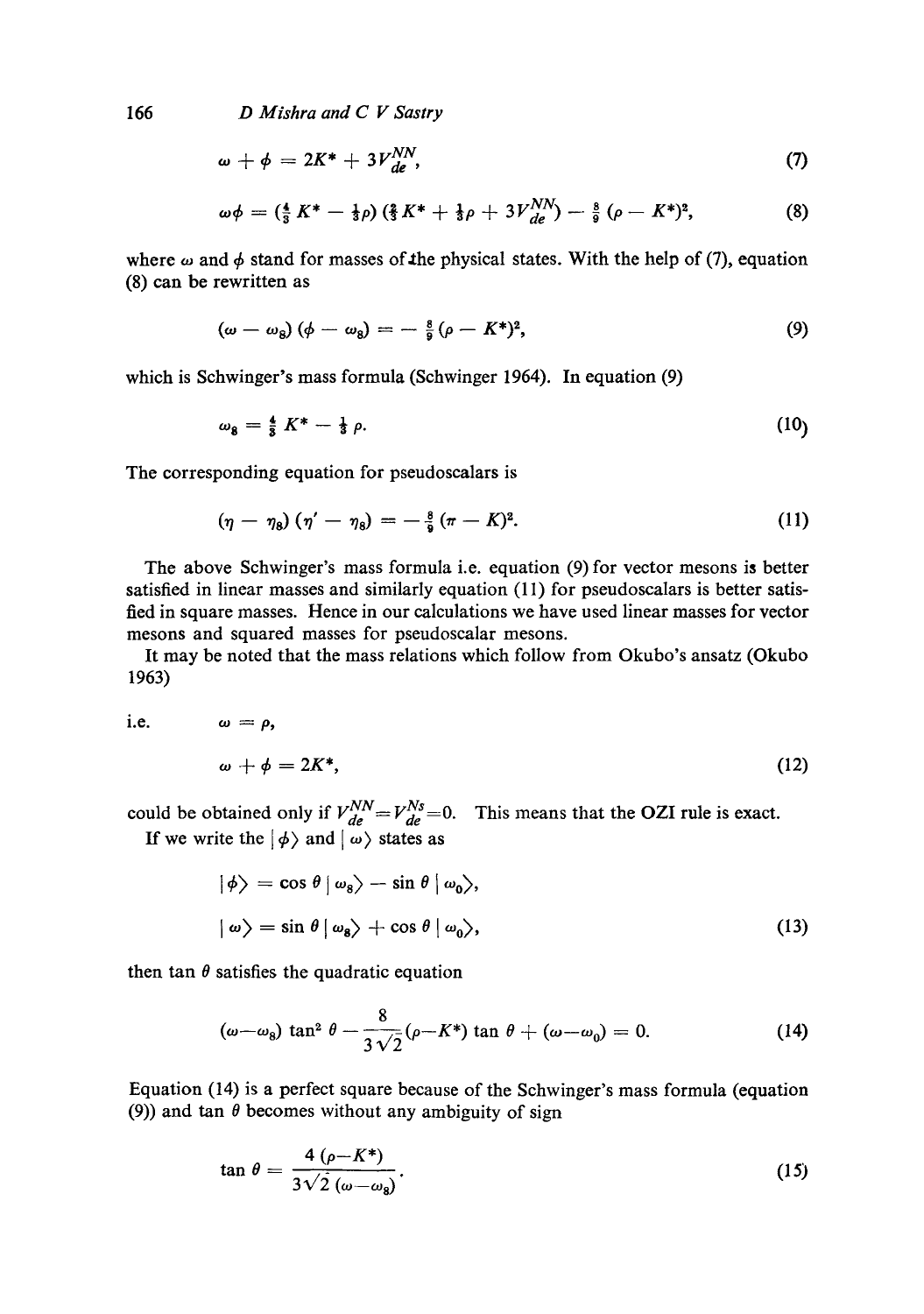This gives  $\theta = 37.54^{\circ}$  (with linear masses), which is close to the ideal mixing angle (no OZI rule violation).

For the pseudoscalar isosinglets, if we define the physical  $|\eta\rangle$  and  $|\eta\rangle$  states as

$$
|\eta\rangle = \cos \theta |\eta_8\rangle - \sin \theta |\eta_0\rangle,
$$
  

$$
|\eta'\rangle = \sin \theta |\eta_8\rangle + \cos \theta |\eta_0\rangle,
$$
 (16)

we get 
$$
\tan \theta = \frac{4 (\pi - K)}{3\sqrt{2} (\eta' - \eta_8)},
$$
 (17)

provided we assume that SU(3) violation is absent in the annihilation channels  $V_{de}$ and  $V_{ee}$ . This corresponds to  $\theta = -19.25^{\circ}$  (with square masses).

## 2.2. SU(4)

For SU(4) the mass matrix corresponding to the isosinglet vector mesons can be written as (assuming once again that SU(4) symmetry is not broken in the annihilation process)

$$
V\begin{bmatrix} \omega_8 \\ \omega_{15} \end{bmatrix} = \begin{bmatrix} \omega_8 & A & B \\ A & \omega_{15} & C \\ B & C & \omega_0 \end{bmatrix} \begin{bmatrix} \omega_8 \\ \omega_{15} \end{bmatrix}
$$
(18)  
where 
$$
\omega_8 = \frac{4}{3}K^* - \frac{1}{3}\rho,
$$

$$
\omega_{15} = \frac{3}{2}D^* + \frac{1}{6}K^* - (2/3)\rho,
$$

$$
\omega_0 = \frac{1}{2}(K^* + D^*) + 4V_{de}^{NN},
$$

$$
A = \frac{2}{3\sqrt{2}}(\rho - K^*),
$$

$$
B = \frac{2}{\sqrt{6}}(\rho - K^*),
$$

$$
C = \frac{1}{2\sqrt{3}}(2\rho + K^* - 3D^*).
$$
(19)

Here  $\vert \omega_{15}\rangle$ ,  $\vert \omega_8\rangle$ ,  $\vert \omega_0\rangle$  are the <sup>3</sup>S<sub>1</sub> quark-antiquark states corresponding to  $\lambda_{15}$ ,  $\lambda_8$ and  $\lambda_0$  of 15-plet and the singlet representation of SU(4). If we denote the physical states by  $|\omega\rangle$ ,  $|\phi\rangle$  and  $|\psi\rangle$  corresponding to the mass matrix, we obtain two Schwinger-type mass formulae for SU(4):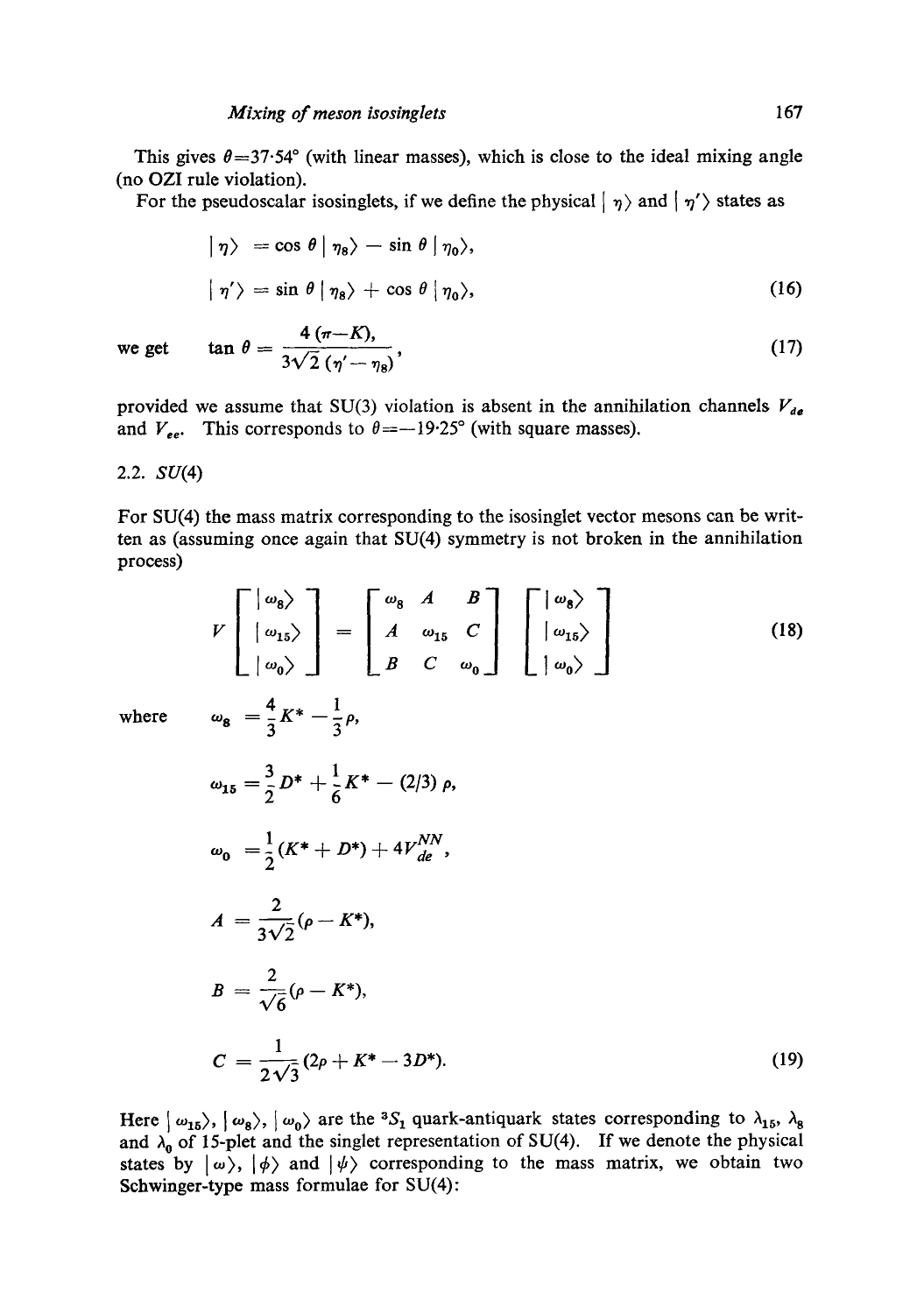168 *D Mishra and C V Sastry* 

$$
(\omega - \omega_8) (\phi + \psi - \omega_8 - \omega_{15}) + (\phi - \omega_{15})(\psi - \omega_{15})
$$
  
=  $-\frac{8}{9} (\rho - K^*)^2 - \frac{1}{12} (2\rho + K^* - 3D^*)^2,$  (20)

$$
\omega \phi \psi = \omega_0 \omega_8 \omega_{15} + 2ABC - A^2 \omega_0 - B^2 \omega_{15} - C^2 \omega_8, \tag{21}
$$

where  $\omega_0 = \omega + \phi + \psi - \omega_8 - \omega_{15}$ . (22)

The above formulae also hold good for pseudoscalar mesons with appropriate change of meson symbols such as  $\rho \rightarrow \pi$ ,  $K^* \rightarrow K$ , etc. Putting the physical mass values we have verified that the above mass relations are satisfied within  $10\%$  if we use linear masses for vector mesons and squared masses for pseudoscalar mesons. But they do not agree at all if we use square masses for vector mesons.

Let us now define the physical states corresponding to the diagonalisation of the mass matrix as (Kandaswamy *et al* 1978)

$$
\begin{bmatrix}\n\vert \omega \rangle \\
\vert \phi \rangle \\
\vert \psi \rangle\n\end{bmatrix} = X(x) Y(y) Z(z) \begin{bmatrix}\n\vert \omega_{\mathbf{s}} \rangle \\
\vert \omega_{\mathbf{u}} \rangle\n\end{bmatrix},
$$
\nwhere\n
$$
X(x) = \begin{bmatrix}\n\cos x & -\sin x & 0 \\
\sin x & \cos x & 0 \\
0 & 0 & 1\n\end{bmatrix},
$$
\n
$$
Y(y) = \begin{bmatrix}\n\cos y & 0 & -\sin y \\
0 & 1 & 0 \\
\sin y & 0 & \cos y\n\end{bmatrix},
$$
\nand\n
$$
Z(z) = \begin{bmatrix}\n1 & 0 & 0 \\
0 & \cos z & -\sin z \\
0 & \sin z & \cos z\n\end{bmatrix}.
$$
\n(23)

Explicitly

$$
|\psi\rangle = \sin y |\omega_8\rangle + \cos y \sin z |\omega_{15}\rangle + \cos y \cos z |\omega_0\rangle, \qquad (24)
$$

and the mass of  $\psi$  is given by

$$
\psi = \omega_8 \sin^2 y + \omega_{15} \cos^2 y \sin^2 z + \omega_0 \cos^2 y \cos^2 z
$$
  
+2A sin y cos y sin z+2B sin y cos y cos z  
+2C cos<sup>2</sup> y sin z cos z. (25)

Written as a quadratic equation in tan  $y$  this becomes

$$
(\psi - \omega_8) \tan^2 y - 2(A \sin z + B \cos z) \tan y
$$
  
- $\omega_{15} \sin^2 z - \omega_0 \cos^2 z - 2C \sin z \cos z + \psi = 0.$  (26)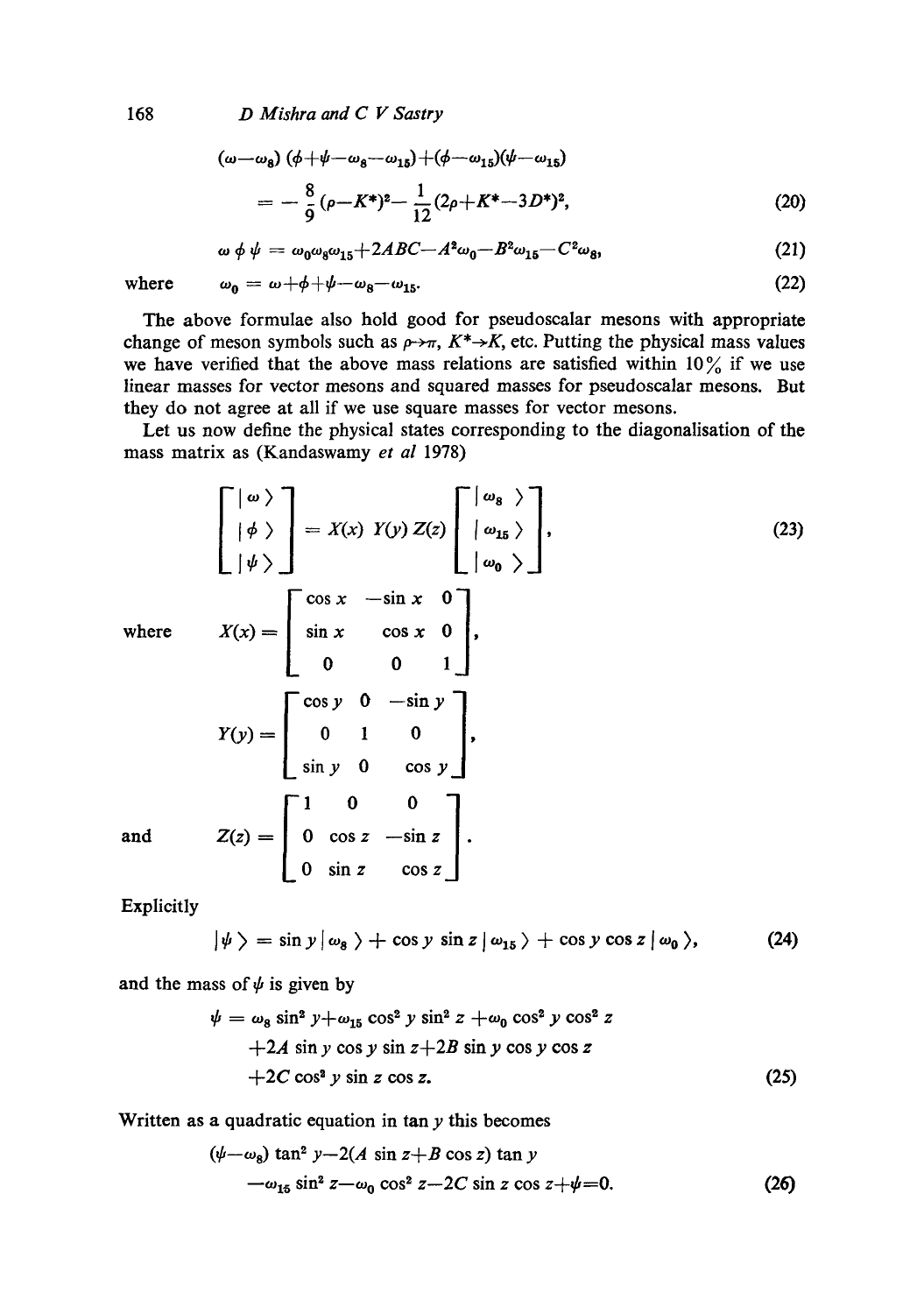For real values of tan  $y$ , we should have

$$
(A \sin z + B \cos z)^2 + (\psi - \omega_8) (\omega_{15} \sin^2 z + \omega_0 \cos^2 z + 2C \sin z \cos z - \psi) \ge 0,
$$
  
or 
$$
\tan^2 z [A^2 - (\psi - \omega_8) (\psi - \omega_{15})] + 2 \tan z [AB + C (\psi - \omega_8)] + B^2 - (\psi - \omega_8) (\psi - \omega_0) \ge 0.
$$
 (27)

But with the help of equations (20) and (21) we can show that the above expression is a perfect square is of the form  $-(a \tan z - \beta)^2$ , which implies that the inequality (27) must indeed he an equality. Hence

$$
\tan z = \frac{-[AB+C(\psi-\omega_8)]}{A^2-(\psi-\omega_8)(\psi-\omega_{15})}.
$$
\n(28)

From equation (26) we have

$$
\tan y = \frac{A \sin z + B \cos z}{\psi - \omega_8}.
$$
\n(29)

Knowing the values of  $y$  and  $z$ , we can solve for  $x$  from the equation

$$
\tan^2 x (\omega - a) - 2b \tan x + (a - \phi) = 0,
$$
 (30)

where  $a = \omega_{15} \cos^2 z + \omega_0 \sin^2 z - 2C \sin z \cos z$ ,

and  $b = \sin y \sin z \cos z \left(\omega_{15}-\omega_0\right) - A \cos y \cos z + B \cos y \sin z$ 

$$
+ C \cos 2z \sin y.
$$

The above relations for  $x$ ,  $y$ ,  $z$  also hold good for pseudoscalars with appropriate changes of symbols.

The values of the angles for vector mesons (using linear masses) turn out to be

$$
x = \frac{+ 88.5^{\circ}}{-48.1^{\circ}}; \quad y = 0.326^{\circ}, \quad z = -66.17^{\circ}.
$$
 (31)

For pseudoscalar mesons the angles (using squared masses) are

$$
x = \frac{+38.4^{\circ}}{-43.6^{\circ}} \t{, y = -0.34^{\circ}, z = -47.28^{\circ}.}
$$
 (32)

With the values of x, y, z from equations (31) and (32) (negative values of x are used) the quark contents of vector and pseudoscalar meson isosinglets are given in table 1. Positive values of x have been discarded (Okubo 1977) because  $\omega$  and  $\phi$  are experi-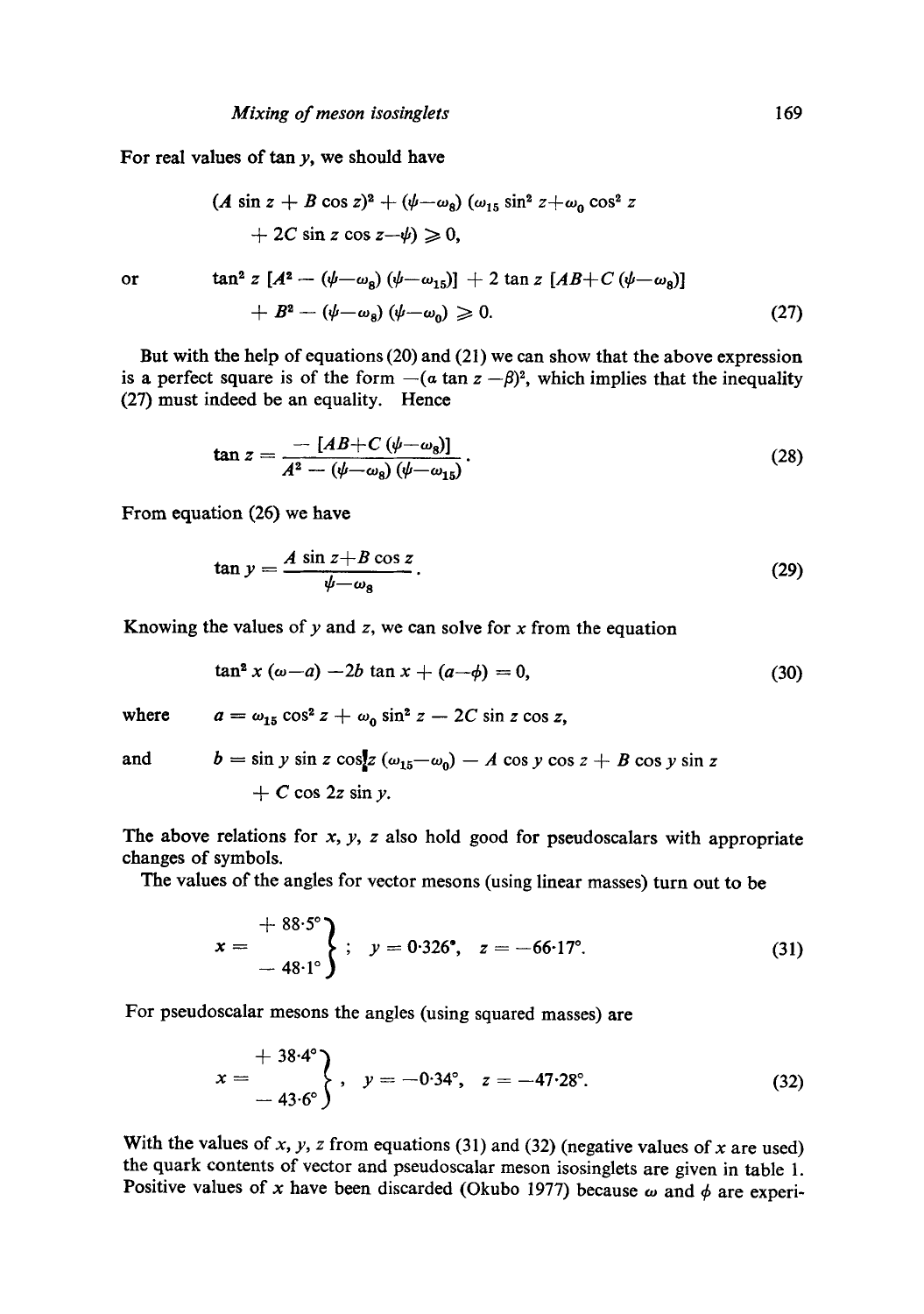|               | $\overline{\sqrt{2}}$ (uu + dd) | 55        | сc       |
|---------------|---------------------------------|-----------|----------|
| ω             | 0.9899                          | $-0.1178$ | 0.0760   |
| φ             | 0.1150                          | 0.9928    | 0.0690   |
| φ             | $-0.0844$                       | $-0.0667$ | 0.9940   |
| η             | 0.9680                          | $-0.201$  | $-0.148$ |
| $\pmb{\eta}'$ | 0.1768                          | 0.9700    | 0.1592   |
| $\eta_c$      | 0.1762                          | 0.1319    | 0.9752   |

Table 1. Quark contents of vector and pseudoscalar meson isosinglets.

It is understood that the quark states are in spin triplet states for vector mesons and spin singlet states for pseudoscalar mesons.

mentally known to mix almost ideally and a positive values of  $x$  gives a large departure from ideal mixing which is physically untenable. In the case of pseudoscalar mesons, positive values of x can be safely ruled out on the basis of the processes  $\eta \rightarrow 2\gamma$ and  $\eta' \rightarrow 2\gamma$  (see Okubo 1977 for a detailed discussion).

Similar estimates for the quark contents of vector and pseudoscalar meson isosinglets have been made earlier by Boal (1978), Hackman *et al* (1978) and Maki *et al*  (1976). Our estimates of the quark contents of the physical vector mesons indicate an appreciable departure from ideal mixing compared to the earlier estimates.

### 2.3.  $SU(5)$

In SU(5) with a similar assumption about the quark-antiquark annihilation, the mass matrix of the isosinglets is

$$
V\begin{bmatrix}\n\omega_8 \\
\omega_{15}\n\end{bmatrix} = \begin{bmatrix}\n\omega_8 & A & B & C \\
A & \omega_{15} & D & E \\
B & D & \omega_{24} & F \\
C & E & F & \omega_0\n\end{bmatrix} \begin{bmatrix}\n\omega_8 \\
\omega_{15}\n\end{bmatrix}
$$
\n
$$
\begin{bmatrix}\n\omega_{24}\n\end{bmatrix} = \begin{bmatrix}\nB & C & C \\
B & D & \omega_{24} & F \\
C & E & F & \omega_0\n\end{bmatrix} \begin{bmatrix}\n\omega_{24}\n\end{bmatrix}
$$
\n(33)

where

$$
A = \frac{4}{6\sqrt{2}} (\rho - K^*); B = \frac{2}{\sqrt{30}} (\rho - K^*);
$$
 (34)

$$
C=\frac{4}{\sqrt{30}}(\rho-K^*); D=\frac{1}{2\sqrt{15}}(2\rho+K^*-3D^*);
$$

$$
E=\frac{1}{\sqrt{15}}(2\rho+K^*-3D^*); \quad F=\frac{1}{5}(2\rho+K^*+D^*-4L^*)
$$

and 
$$
\omega_0 = \omega + \phi + \psi + \gamma - \omega_8 - \omega_{15} - \omega_{24}
$$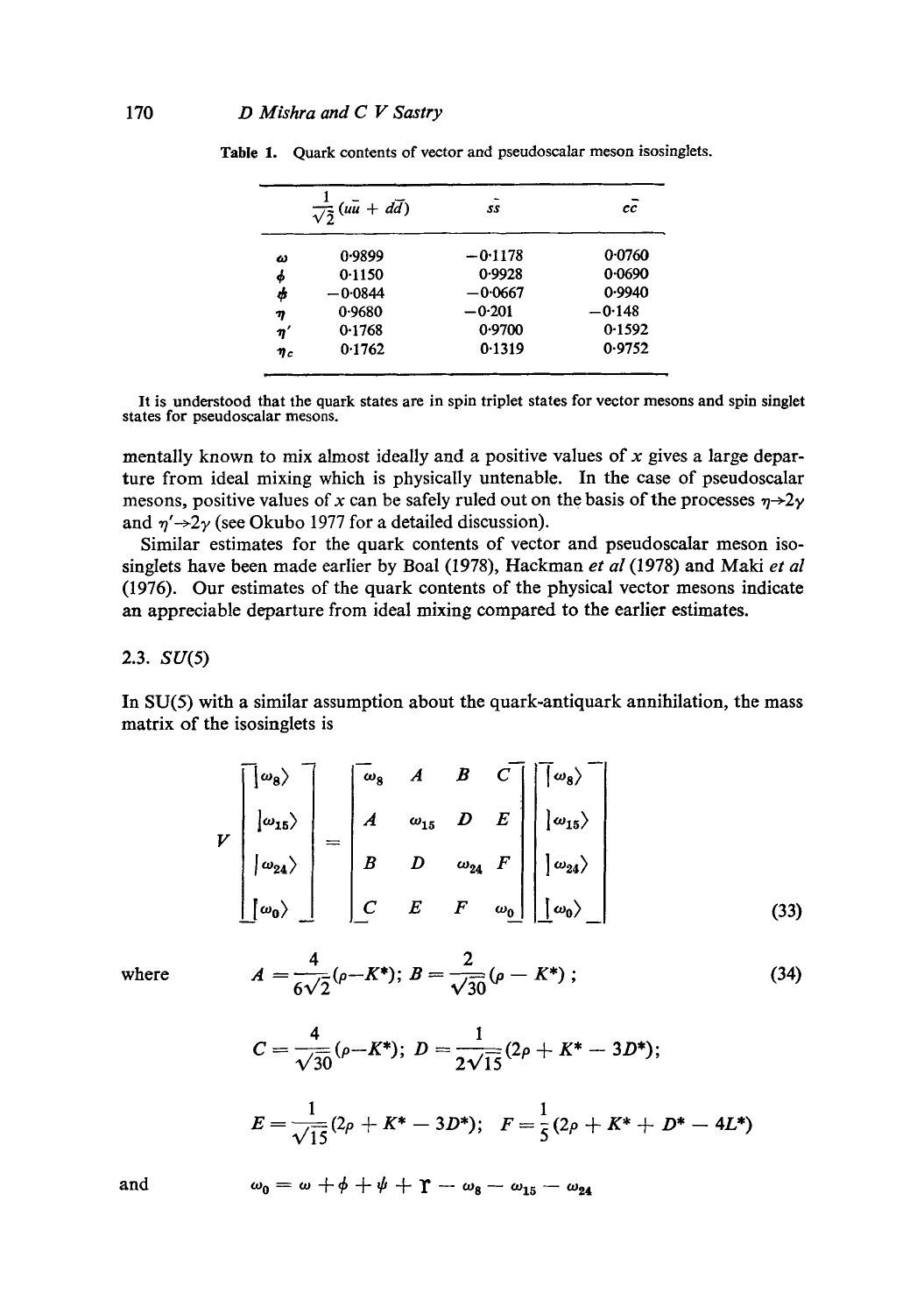We can now write three mass relations for the vector mesons belonging to the 24 dimensional representation of SU(5). The simplest one corresponding to the Schwinger relation of SU(3) is

$$
(\omega - \omega_8)(\phi + \psi + \Upsilon - \omega_8 - \omega_{15} - \omega_{24}) + (\phi - \omega_{15})(\psi + \gamma - \omega_{15} - \omega_{24})
$$

$$
+(\psi - \omega_{24})(\gamma - \omega_{24}) = -\frac{8}{9}(\rho - K^*)^2 - \frac{1}{12}(2\rho + K^* - 3D^*)^2
$$

$$
-\frac{1}{25}(2\rho + K^* + D^* - 4L^*)^2. \tag{35}
$$

In the above equation, taking  $\Upsilon = 9.4$  GeV and other known SU(4) masses,  $L^*$ comes out to be 5.08 GeV. Some of the other theoretical estimates of  $L^*$  are 5.290 GeV (Ono 1978) and 5.340 GeV (Boal 1978).

With  $L^*$  at the above predicted value of 5.08 GeV, it follows from equation (5) that  $M^* = 5.202$  GeV and  $N^* = 6.320$  GeV.

It is hoped that equation (35) and other two mass relations which will come out from the mass matrix would simplify the calculation of mixing angles in SU(5).

### **3. Conclusions**

The assumption that SU(3) symmetry is not broken in the annihilation channels gave the well known Schwinger's mass formulae and when the assumption was extended to SU(4) and SU(5) we get similar type of mass formulae. We observed that these mass formulae are well satisfied if we use linear masses for the vector mesons and squared masses for the pseudoscalar mesons. As a check on above mixing angles we calculated the ratio  $\Gamma(\psi \rightarrow \eta' \gamma/\Gamma(\psi \rightarrow \eta \gamma))$  whicht urns out to be 2.25 compared to the experimental value of  $2.2 \pm 1.0$ . The OZI-violating decay processes are being worked out and will be published elsewhere.

### **Acknowledgements**

One of the authors (CVS) would like to thank Professor Abdus Salam for hospitality at the International Centre for Theoretical Physics, Trieste, where part of the work was done. Both authors would like to thank Drs M Singer and B K Agarwal for discussions.

### **References**

Boal D H 1978 *Phys. Rev.* DI8 3446 Glashow S L, Iliopoulos J and Maiani L 1970 *Phys. Rev.* D2 1285 Hackman R H *et al* 1978 *Phys. Rev.* D18 2537 Iizuka J 1966 *Prog. Theor. Phys. Suppl.* 37-38 21 Kandaswamy J, Schechter J and Singer M 1978 *Phys. Rev.* D17 1430 Lipkin H J 1973 *Phys. Rep.* C8 173